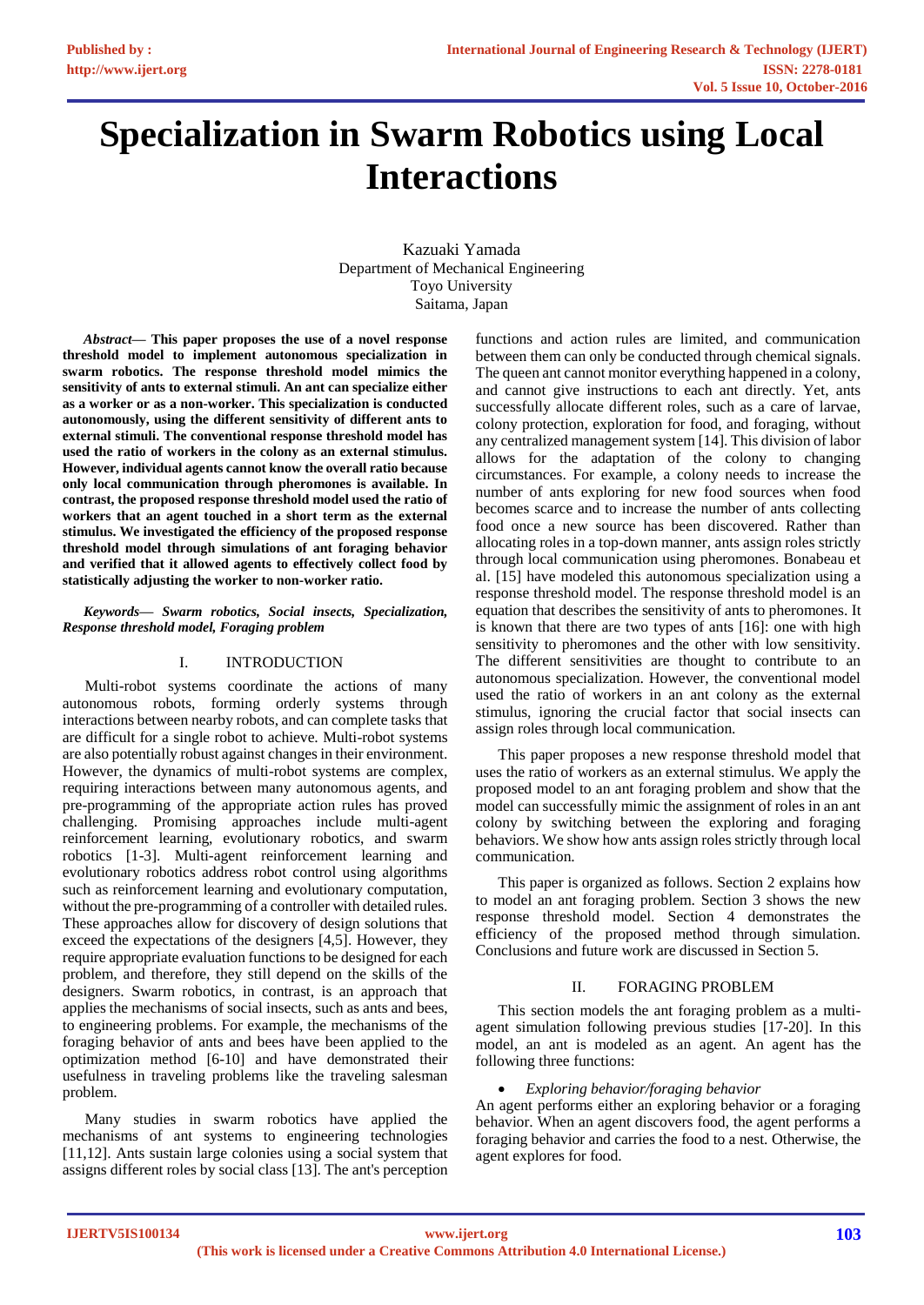*Homing pheromone/trail-marking pheromone*

An agent has homing and trail-marking pheromones. The agent lays homing pheromone while exploring for food, and trail-marking pheromone while carrying food back to the nest. Both pheromones are volatile substances and quickly diffuse and evaporate.

*Worker/non-worker*

An agent can either be a worker or a non-worker. While exploring, an agent can perceive trail-marking pheromones if it is a worker but not if it is a non-worker. While carrying food, the agent can perceive homing pheromones in both worker and non-worker rules.

TABLE 1. RELATIONSHIP AMONG BEHAVIORS, PHEROMONES, AND WORKER/NON-WORKER.

|                       | worker                                           | non-worker                                          |
|-----------------------|--------------------------------------------------|-----------------------------------------------------|
| exploring<br>behavior | Able to perceive the trail-<br>marking pheromone | not able to perceive the<br>trail-marking pheromone |
|                       | laying the homing pheromone                      |                                                     |
| foraging<br>behavior  | able to perceive the homing pheromone            |                                                     |
|                       | laying the trail-marking pheromone               |                                                     |

TABLE 2. THE RELATIONSHIP BETWEEN WORKER/NON-WORKER AND BEHAVIOR RULES.

|                       | worker                      | non-worker |
|-----------------------|-----------------------------|------------|
| exploring<br>behavior | Rule $1 \rightarrow$ Rule 2 | Rule 2     |
| foraging<br>behavior  | Rule $3 \rightarrow$ Rule 2 |            |

Table 1 shows the relationship among exploring behavior/foraging behavior, worker/non-worker, and homing pheromone/trail-marking pheromone. Next, we describe the modeling of perception and action. As shown in Fig. 1, an agent can perceive the pheromone level in three adjacent cells and can select one of three action rules before moving to the next cell. The three action rules are as follows:

(1) Pheromone trail

An agent moves forward when it detects pheromone on the front cell (Fig.  $1(a)$ ). When the agent detects pheromones on the right front and the left front cell, it moves to the cell with highest pheromone level (Fig. 1(b)).

(2)  $\theta(t + 1) = \theta(t) - \xi$  Random walk

When an agent can perceive no pheromones, it randomly selects one cell from three cells and moves to that cell.

(3) Turn around

When an agent cannot perceive a colony ahead, the agent turns through 180°.

 $\theta(t + 1) = \theta(t) - \xi$  An agent can perform an exploring behavior or a foraging behavior by changing the combination of rules (Table 2). During the exploring behavior, an agent moves according to Rule 1 if it is a worker and can detect the trail-marking pheromone, but an agent moves randomly according to Rule 2 if it is a non-worker. During the foraging behavior, both worker and non-worker agents follow Rule 3. If an agent detects a homing pheromone, it moves according to



Fig. 1. Pheromone follow behavior rules.

Rule 1. If it detects no homing pheromone, it moves according to Rule 2.

## III. RESPONSE THRESHOLD MODEL

This section describes the proposed response threshold model, which uses the state of neighborhood agents as external stimuli. First, we explain the role that a response threshold model plays in autonomous specialization and introduce a conventional response threshold model. Next, we describe the proposed response threshold model. It is known that there are two types of ants: those sensitive to external stimuli and those insensitive to external stimuli. Sensitivity to external stimuli can be modeled using a parameter called a response threshold. An agent with a low response threshold becomes a worker with high probability even if external stimuli are weak, whereas an agent with a high response threshold does not become a worker even if external stimuli are strong. Thus, a response threshold can prevent outcomes in which all agents are workers or all agents are non-workers. In a conventional response threshold model, an agent changes from a worker to a non-worker with probability *p* and changes from a non-worker to a worker with a probability described by the following equation:

$$
q = \frac{s(t)^2}{s(t)^2 + \theta(t)^2}
$$
\n(1)

where *θ* and *s* show a response threshold and an external stimulus at time *t*, respectively. The response threshold is updated using (2-a) if the agent is a worker and using (2-b) if the agent is a non-worker. If the agent is a worker, the response threshold decreases and the sensitivity of the agent to external stimuli increases. If the agent is a non-worker, the response threshold increases and the sensitivity of the agent to external stimuli decreases.

$$
\theta(t+1) = \theta(t) - \xi \tag{2-a}
$$

$$
\theta(t+1) = \theta(t) - \psi.
$$
 (2-b)

In the conventional model, a stimulus *s* is updated by the ratio of the number of workers  $n(t)$  to the total number of ants  $m(t)$  in an agent group, as in the following equation:

$$
s(t+t) = s(t) + \delta - \alpha \frac{n(t)}{m(t)} .
$$
 (3)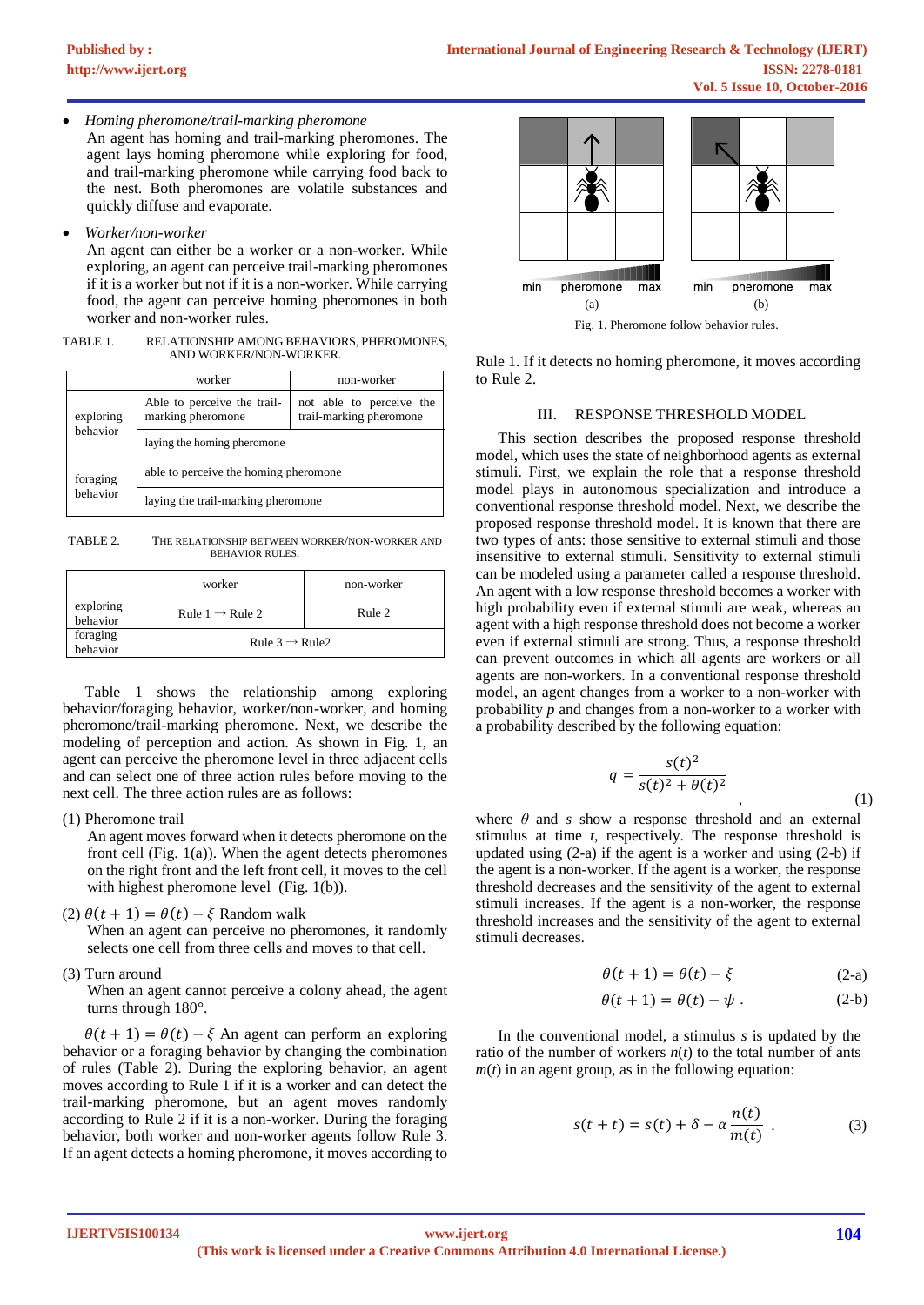

Fig. 2. An ant system simulator.

However, ants cannot know the state of all other ants. The above equation cannot therefore represent that the mechanism by which ants are able to form orderly groups through local interactions. We therefor propose a novel equation as follows:

$$
s(t+1) = \beta \frac{N(t)}{M(t)}
$$
\n(4)

where  $N(t)$  is the number of foraging agents that an agent has touched during the  $\eta$  steps up to time  $t$ , and  $M(t)$  is the total number of agents that the agent has touched during the *η* steps up to time *t*.

#### IV. SIMULATION

We applied the proposed response threshold method to a foraging problem to investigate the effectiveness of the proposed model. The simulation results revealed the mechanisms that allow the appropriate ratio of workers to be maintained across fluctuations in food availability using only local information shared between adjacent agents.

#### *A. Simulation Setting*

As shown in Fig. 2, the experimental environment was a two dimensional grid space of 100×100 cells. The colony was placed at the center of the environment. In the initial state, food areas were randomly placed at two of the four corners. When the food in one area had been exhausted, the next food area was randomly placed in one of the corners. The two hundred agents were used in the simulation. A red cell showed a worker agent, and a blue cell showed a non-worker agent. When an agent touched food, it started to carry the food to the colony. A yellow cell contained a trail-marking pheromone. As the pheromone evaporated, and the level of the pheromone decreased, the color of the cell became lighter. The homing pheromone and the trailmarking pheromone did not merge. Fig. 2 omits the homing



Fig. 3. The relationship between the ratio of workers and the quantity of obtained food.



Fig. 4. The transition of the ratio of workers.



Fig. 5. The relationship between the transition of the ratio of workers and the quantity of obtained food.

pheromone for clarity. The initial pheromone level was set at five hundred, with the level reducing as the pheromones evaporated. The pheromones spread to an adjacent cell by diffusion, reducing by half in the process. If pheromones were already present in the cell when the diffusion took place, the strongest level of pheromone was selected. The simulation halted after 10000 steps.

In the response threshold model, the probability with which an agent changed from worker to non-worker was step at  $p =$ 0.001. Both stimulus and response threshold ranged from 0 to 1000. The initial response threshold was set at 500. The coefficients in (2) were  $\zeta = 10.0$  and  $\psi = 1.0$ . The coefficient in (4) were  $\beta$  = 1000. The number of steps across which an agent could retain a memory of touching another agent was set at *η*=10.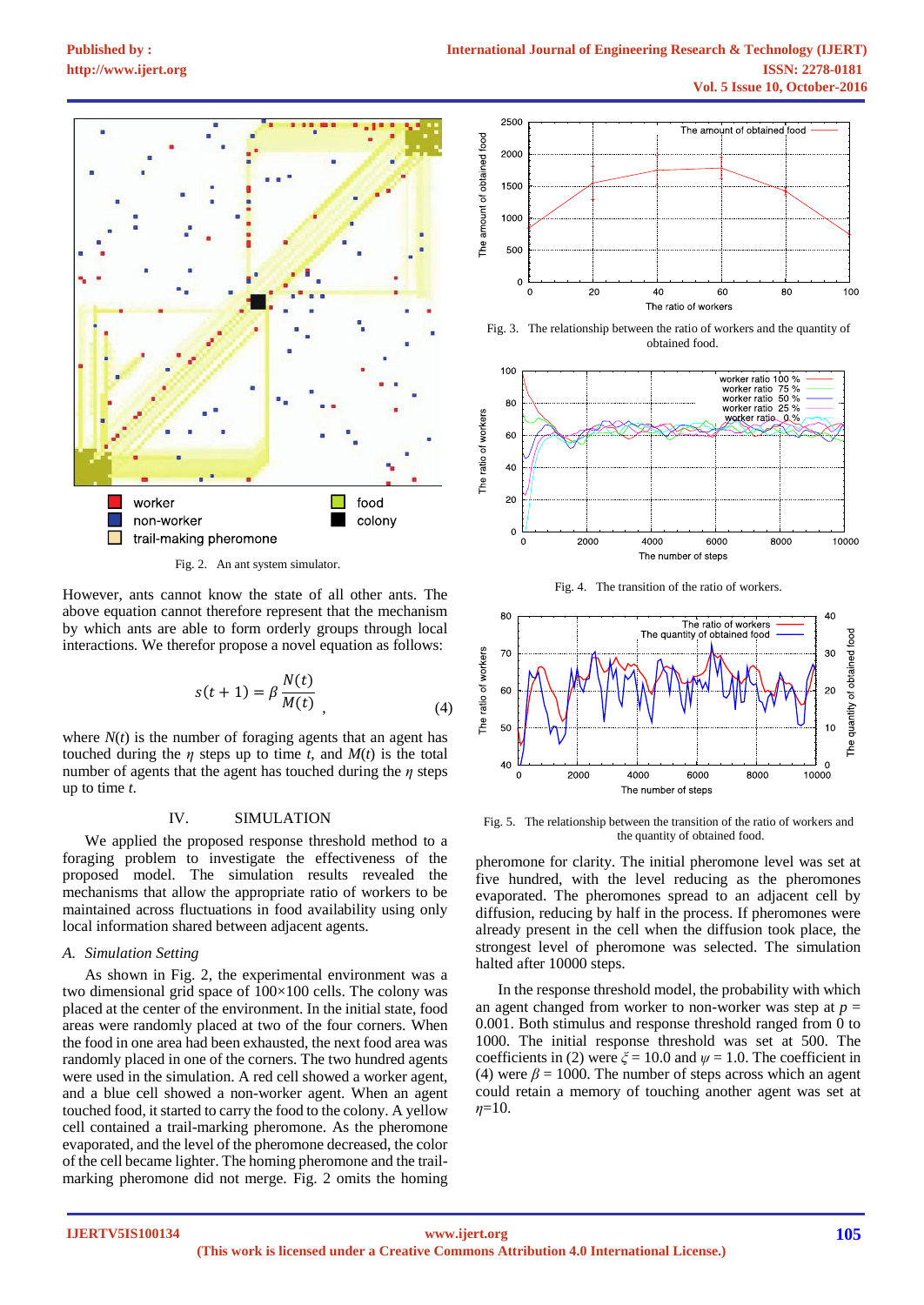## *B. Simulation Results*

*Specialization using a response threshold model*

To determine the best ratio of workers, we fixed the ratio of workers before starting the experiment. Fig. 3 shows that agents obtained the most food when the ratio of workers was about 60%. Fig. 4 shows the transition of the ratio of workers when agents changed roles by using the proposed response threshold model. The ratio of workers converged to approximately 60%, regardless of the initial ratio. Fig. 5 shows the transition in the ratio of workers and the quantity of food obtained. As can be seen, the ratio of workers decreased with the amount of food. The discovery of a new food area led to increases in both the food obtained and the ratio of workers. Using the proposed response threshold model, agents could adapt robustly to the fluctuation of food supplies, by switching roles.

 *Specialization process using the response threshold model* In this section, we first explain the process by which an agent switched roles in the response threshold model. Fig. 6(a) shows the transition in the ratio of workers. Fig.6(b),  $6(c)$ , and 6(d) show the strength of external stimuli, response thresholds, and the probability with which an agent switched roles, respectively. In Fig. 6(d), the red line shows the probability of switching from worker to non-worker, while the blue line shows the probability of switching from non-worker to worker. From Fig. 6(a) and 6(b), we can see that an agent received more external stimuli when the ratio of workers was high. In Fig. 6(c), the agent became a non-worker after about 3500 steps, the response threshold increased, and the sensitivity of the agent to external stimuli decreased. Between about 3500 steps and 5800 steps, the probability that an agent switched from non-worker to worker was zero (Fig. 6(d)). However, as shown in Fig. 6(b), the frequency with which an agent touched a worker increased at about 5800 steps. At this point, the probability that the agent switched from non-worker to worker was 50%. The probability of an agent switching from worker to non-worker was always *p*  $= 0.001$ . As shown in Fig. 6(d), the agent became a non-worker after about 6200 steps. We can see that an agent switched roles stochastically based on the ratio of neighboring workers that the agent touched.

Next, we explain how agents could assign roles appropriately, based on the short term ratio of workers touched, without requiring a centralized administrative system. Fig. 7 shows the relationship between the ratio of workers in an agent group and the mean of the ratio of foraging agents that an agent touched during ten steps. We can see that there is a correlation between the two, suggesting that the agents could assign roles appropriately against the fluctuation of food supplies.

## *The influence of different parameters on autonomous specialization*

This section repots how the number of agents and the length of memory affect autonomous specialization. First, to investigate the effect of the number of agents, we modeled the transition of the ratio of workers when the number of agents was 80, 100, 120, 140, and 200 (Fig. 8), from an initial ratio of 50%. We can see that the ratio of workers converged to about 60% when the number of agents was 140 and 200. When the number of agents was smaller than 120, the fluctuations in the ratio became bigger. This suggests that agents could not assign roles appropriately when the number of agents because the frequency with which agents touched each other was too low.



Fig. 6. The relationship between the ratio of workers and the quantity of obtained food.

Next, we investigated how the number of agents and the length of memory affected autonomous specialization. Fig. 9 shows the mean of the ratio of workers when changing the two parameters. In practice, we used the mean of the ratio of workers after 5000 steps as the analysis data because the fluctuation in the ratio of workers was large in the early steps. When the number of agents was over 180, agents successfully maintained the ratio of workers at about 60%. When the number of agents was 120 to 160, the ratio of workers decreased as the length of memory was shorter. When the number of agents was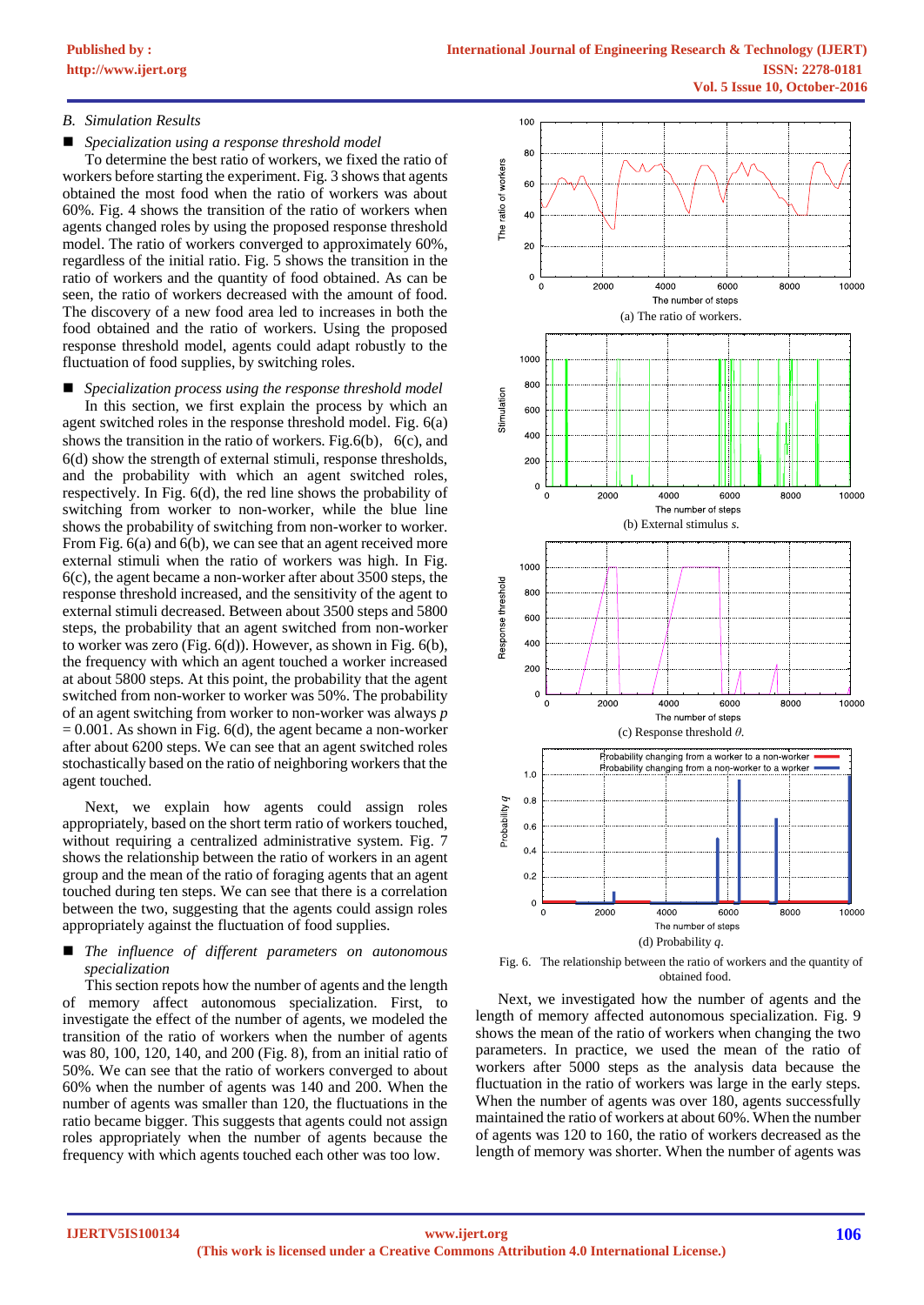120 and the length of memory was one, the ratio of agents decreased to about 50%. When the number of agents was less than 120, the ratio of agents decreased below 50% even if when the length of memory was extended. Population density was critical to the maintenance of an appropriate ratio of workers. This was because the increase in the number of times that agents touched neighboring workers was more significant than the shorter length of memory. When the population density was low, the agents could not maintain an appropriate ratio of workers. These results demonstrate that if the population density is sufficiently high, the proposed response threshold model is robust, regardless of the length of memory.

### V. CONCLUSIONS

This paper proposed a novel response threshold model to implement autonomous specialization in swarm robotics. The response threshold model is the computational model that represents the sensitivity of social insects to pheromone signals. An ant with high sensitivity becomes a worker, even if external stimuli are low. Conversely, an ant with low sensitivity does not become a worker, even if external stimuli are high. The difference in sensitivity prevents outcomes wherein all ants are workers or all ans are non-workers. The conventional response threshold model uses the ratio of workers in the group as external stimuli. However, individual ants cannot know the overall ratio of workers in the colony because only local communication through pheromones is available. In contrast, the proposed response threshold model used the ratio of foraging agents that an agent touched in a short term as an external stimulus.

Our simulations confirmed that, by using the proposed method, agents could maintain an appropriate ratio of workers and could collect food effectively. Based on the ratio of foraging agents that an agent touched in the short term, we analyzed the autonomous specialization process of an agent and revealed the mechanisms through which agents could assign roles adaptively during fluctuations in the food supply. We further investigated how the number of agents and the length of memory affect the autonomous specialization of agents, showing that the proposed method was robust against environmental changes, regardless of the length of memory.

In future studies, we will investigate whether the proposed response threshold model can be adapted to fluctuations in the number of agents. We will also apply the proposed method to crowdsourcing [21], to investigate its efficiency.



Fig. 7. The relationship between the ratio of workers in the colony and the ratio of foraging agents that an agent touched during ten step.



Fig. 8. The relationship between the ratio of workers and the number of agents.



Fig. 9. The relationship between the ratio of workers and the length of memory.